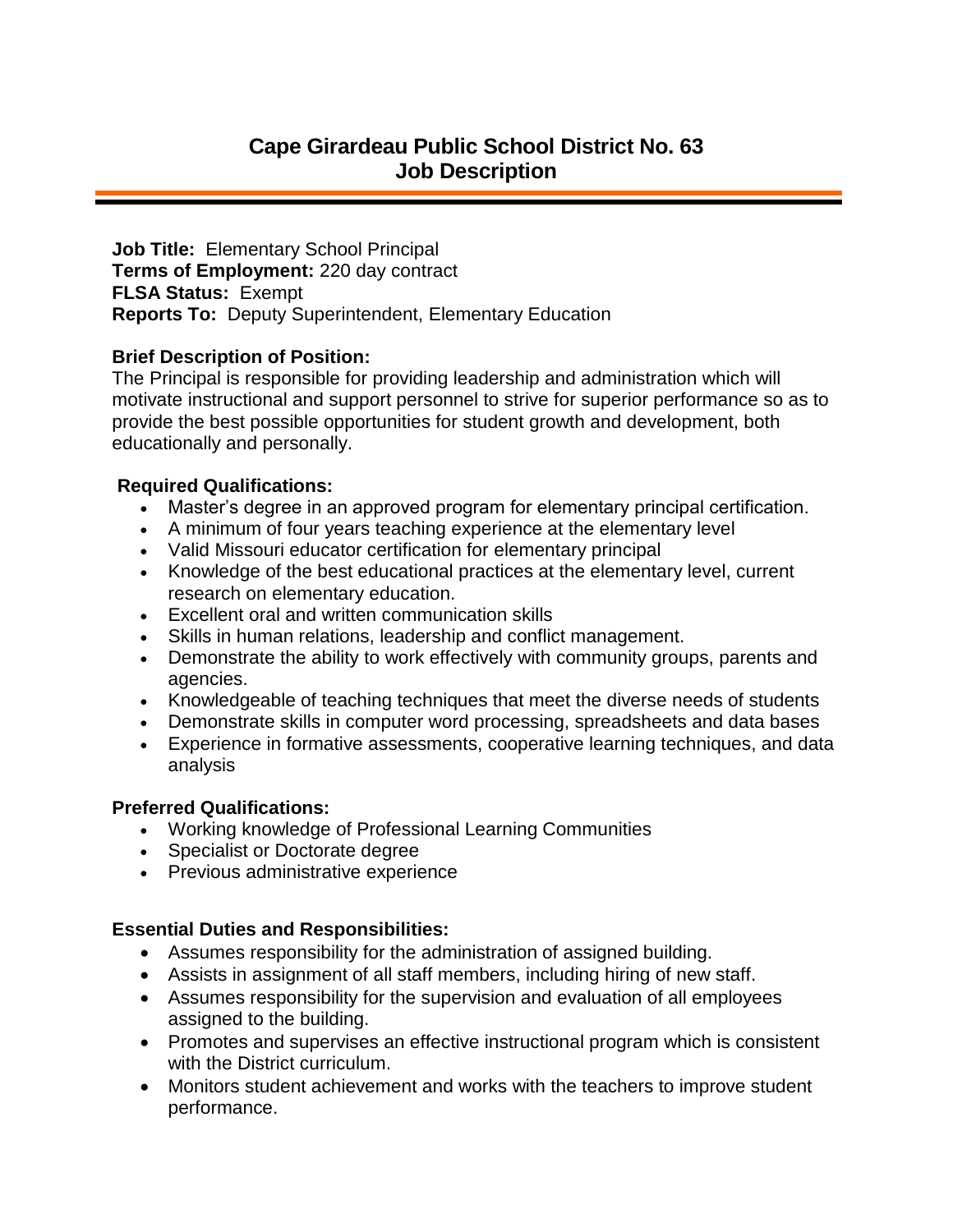- Provides leadership in curriculum development, implementation, and evaluation along with other administrators.
- Administers the building budget, approves purchasing of building supplies and materials in compliance with state regulations, policies and regulations of the school board.
- Identifies opportunities for professional growth of staff.
- Establishes and maintains good relationships with parent organizations, community members, civic, service and professional organizations.
- Works cooperatively with other groups within the building.
- Communicates with staff, parents, students and the community about school activities and events.
- Assumes responsibility for the security, safety of students and appearance of the physical plant.
- Performs other duties as assigned by the Assistant Superintendent.

## **Hazards:**

For some buildings, stairs, chalk dust and exposure to communicable diseases may be a potential hazard. In science labs, there could be exposure to chemicals and fumes. Equipment that supports classroom instruction could be potentially hazardous under certain conditions. Travel between schools will cause exposure to hazardous driving and walking conditions.

## **Physical Demands/Environmental Factors:**

- Ability to work in a climate controlled building, as well as in inclement weather.
- Ability to stand, walk, and move around for long periods of time
- Requires constant hand-eye/mind-eye coordination, hearing; intermittent walking, talking and writing.
- Frequent keyboarding and repetitive motions with wrists, fingers, and hands are required.
- Ability to see and read, with or without vision aids, a computer screen and printed matter, and to distinguish colors.
- Sufficient hearing to understand speech at normal room levels, and to hear and understand speech on the telephone.
- Manual dexterity to operate a telephone and enter data into a computer using both hands.
- Ability to communicate, effectively and efficiently with sufficient volume to be heard in normal conversation, on the telephone, and addressing groups.
- Ability to exert up to 30 pounds of force to lift, carry, push, pull, or otherwise move objects.
- Ability to lift, bend, stoop, pull, grasp, and carry a variety of objects of different shapes and sizes.